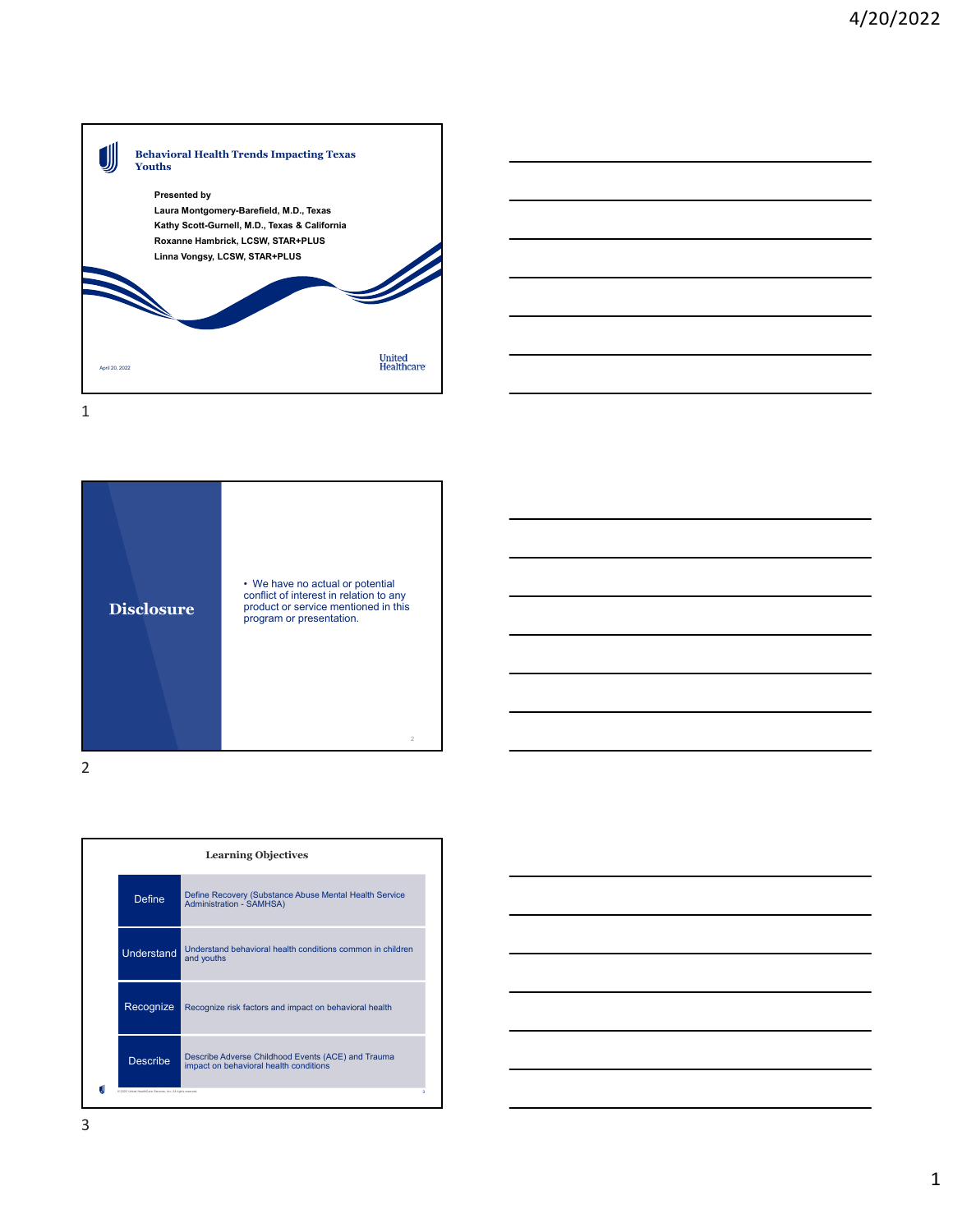|           | 1. Define recovery (SAMHSA definition)?                                                                       |
|-----------|---------------------------------------------------------------------------------------------------------------|
|           | Person-centered process of change to improve<br>a.<br>health and wellness                                     |
| Pre       | Dictated by a treatment team<br>b.                                                                            |
| questions | Is NOT possible if you have a behavioral health<br>c.<br>condition/diagnosis                                  |
|           | None of the Above<br>d.                                                                                       |
|           | e. all of the above                                                                                           |
|           | 2. Does trauma (or adverse childhood experiences)<br>impact behavioral health conditions?<br><b>ves</b><br>no |
|           | 3. Which of these behavioral health conditions impact<br>youth?                                               |
|           | <b>Major Depression</b><br>a.                                                                                 |
|           | <b>ADHD</b><br>h.                                                                                             |
|           | <b>Anxiety disorders</b><br>c.                                                                                |
|           | Substance use disorder<br>d.                                                                                  |
|           | all of the above                                                                                              |
|           | 4. Which of these professionals are behavioral health<br>clinicians?(select all that apply)                   |
|           | • a. Primary Care physician                                                                                   |
|           | b. Psychiatrist<br>٠                                                                                          |
|           | • c. Psychologist                                                                                             |
|           | • d. Licensed Practicing Clinicians (LPC)                                                                     |
|           | e, all of the above                                                                                           |
|           | ۵                                                                                                             |
|           |                                                                                                               |



5



Changes with mood, energy and ability to function with intense emotional states (mania/hypomania/depressive)

## **ADHD**

Attention deficit/hyperactivity disorder with symptoms including inattention, excessive movement not fitting to environment and impulsivity.

UnitedHealthcare Community Plan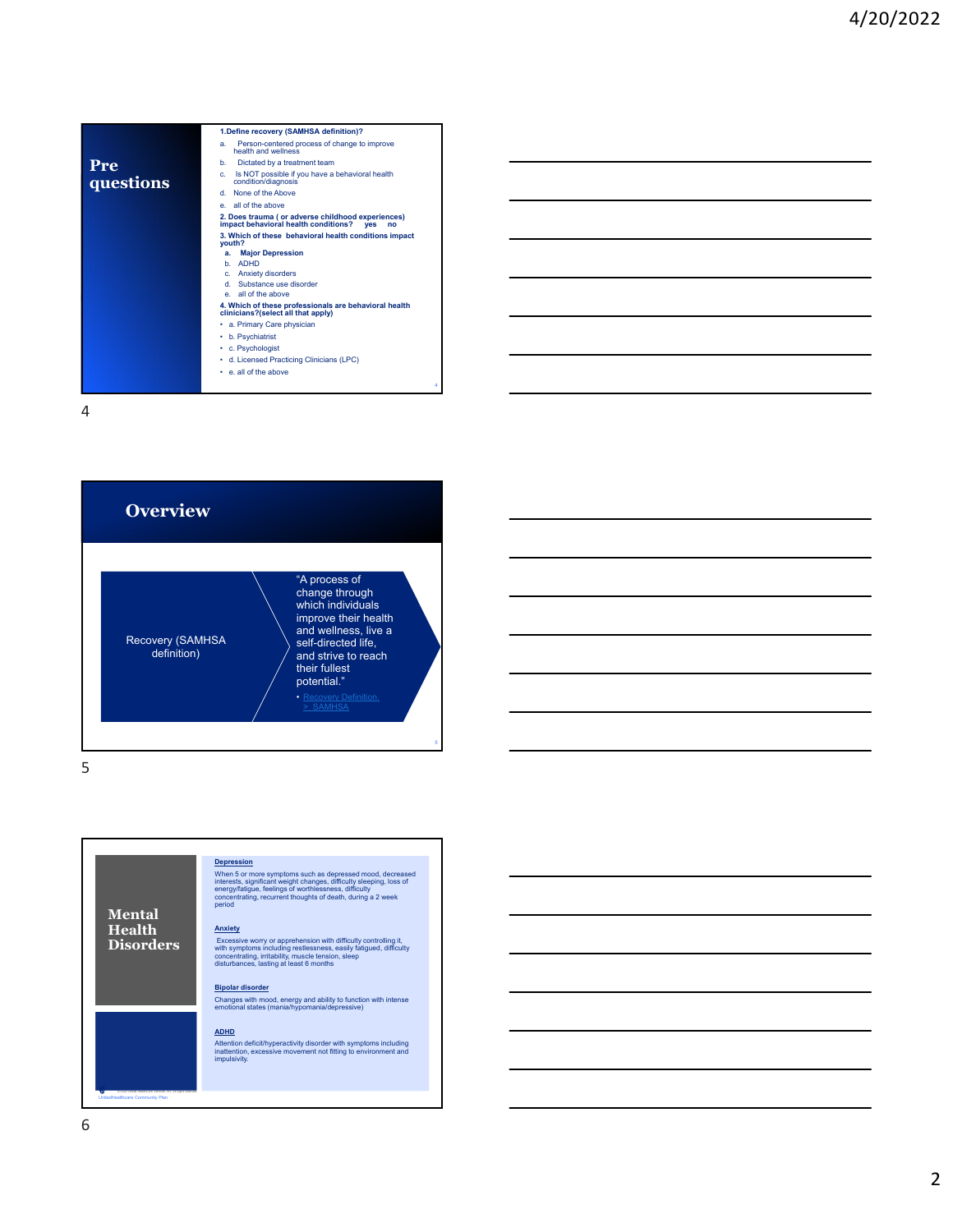





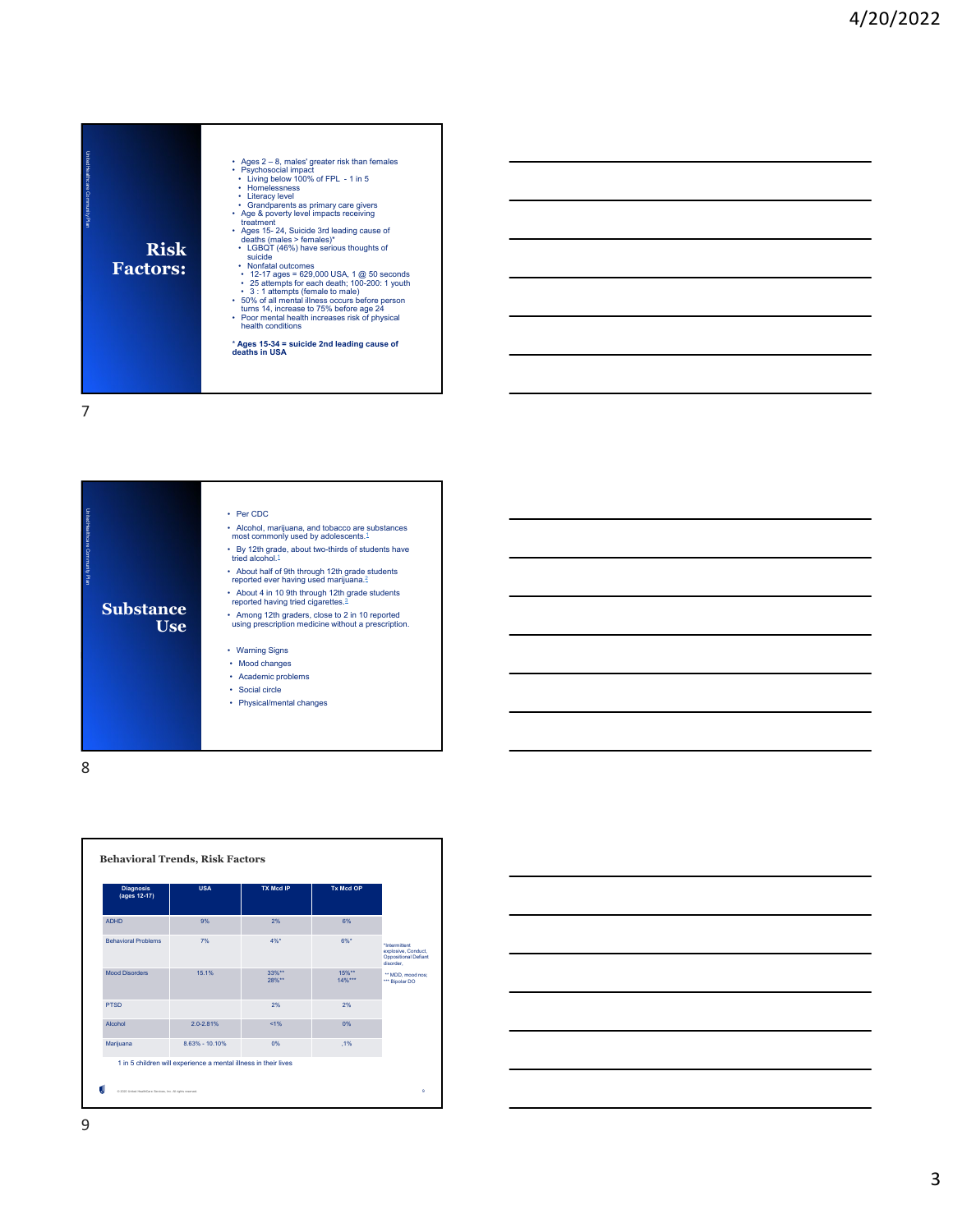

| UnitedHealthcare Community Plan<br><b>Warning</b><br><b>Signs</b> | • Feelings of Hopelessness<br>Withdrawn<br>٠<br>Anger<br><b>Increased Anxiety</b><br>Increased depressive symptoms<br>• Romanticizing death<br>• Self-harm or Self-injurious behaviors<br>Planning<br>Giving away items<br>Concerning internet searches on computer or<br>cell phone<br>• Behavioral and or mood changes<br>• Feeling trapped<br>• Substance or Alcohol Use<br>Intrusive thoughts<br>٠ |
|-------------------------------------------------------------------|--------------------------------------------------------------------------------------------------------------------------------------------------------------------------------------------------------------------------------------------------------------------------------------------------------------------------------------------------------------------------------------------------------|
|-------------------------------------------------------------------|--------------------------------------------------------------------------------------------------------------------------------------------------------------------------------------------------------------------------------------------------------------------------------------------------------------------------------------------------------------------------------------------------------|

| UnitedHealthcare Community Ran<br>Safety<br>Concerns | Assess for suicide<br>٠<br>• SI with or without plan?<br>• Columbia-Suicide Severity Rating Scale (C-<br>SSRS)<br>• Assess prior history<br>• Consider prior attempts, Self-injurious behaviors<br>• Access to means<br>Guns, medications, substances<br>٠<br>Refer to Suicide hotline 1-800-273-8255<br>• Welfare check<br>Call 911, request for mental health team if<br>٠<br>available<br>• Gather information<br>• Current location, name, number, reason for<br>concern, request to be updated<br>• Speak to your manager about crisis process. |
|------------------------------------------------------|------------------------------------------------------------------------------------------------------------------------------------------------------------------------------------------------------------------------------------------------------------------------------------------------------------------------------------------------------------------------------------------------------------------------------------------------------------------------------------------------------------------------------------------------------|
|                                                      |                                                                                                                                                                                                                                                                                                                                                                                                                                                                                                                                                      |
|                                                      |                                                                                                                                                                                                                                                                                                                                                                                                                                                                                                                                                      |
|                                                      |                                                                                                                                                                                                                                                                                                                                                                                                                                                                                                                                                      |
|                                                      |                                                                                                                                                                                                                                                                                                                                                                                                                                                                                                                                                      |
|                                                      |                                                                                                                                                                                                                                                                                                                                                                                                                                                                                                                                                      |
|                                                      |                                                                                                                                                                                                                                                                                                                                                                                                                                                                                                                                                      |
|                                                      |                                                                                                                                                                                                                                                                                                                                                                                                                                                                                                                                                      |
|                                                      |                                                                                                                                                                                                                                                                                                                                                                                                                                                                                                                                                      |
|                                                      |                                                                                                                                                                                                                                                                                                                                                                                                                                                                                                                                                      |
|                                                      |                                                                                                                                                                                                                                                                                                                                                                                                                                                                                                                                                      |
|                                                      |                                                                                                                                                                                                                                                                                                                                                                                                                                                                                                                                                      |
|                                                      |                                                                                                                                                                                                                                                                                                                                                                                                                                                                                                                                                      |
|                                                      |                                                                                                                                                                                                                                                                                                                                                                                                                                                                                                                                                      |
|                                                      |                                                                                                                                                                                                                                                                                                                                                                                                                                                                                                                                                      |
|                                                      |                                                                                                                                                                                                                                                                                                                                                                                                                                                                                                                                                      |
|                                                      |                                                                                                                                                                                                                                                                                                                                                                                                                                                                                                                                                      |
|                                                      |                                                                                                                                                                                                                                                                                                                                                                                                                                                                                                                                                      |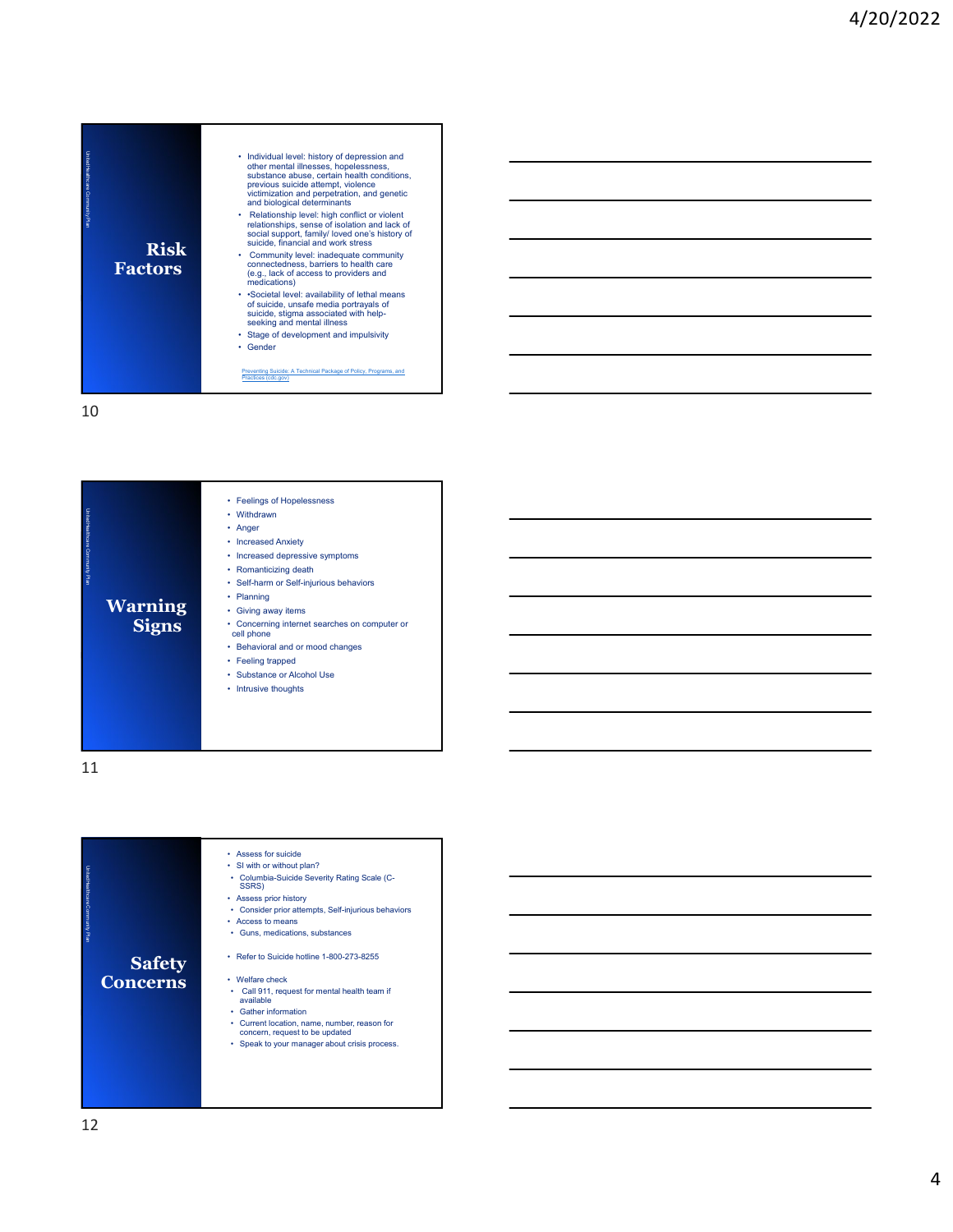





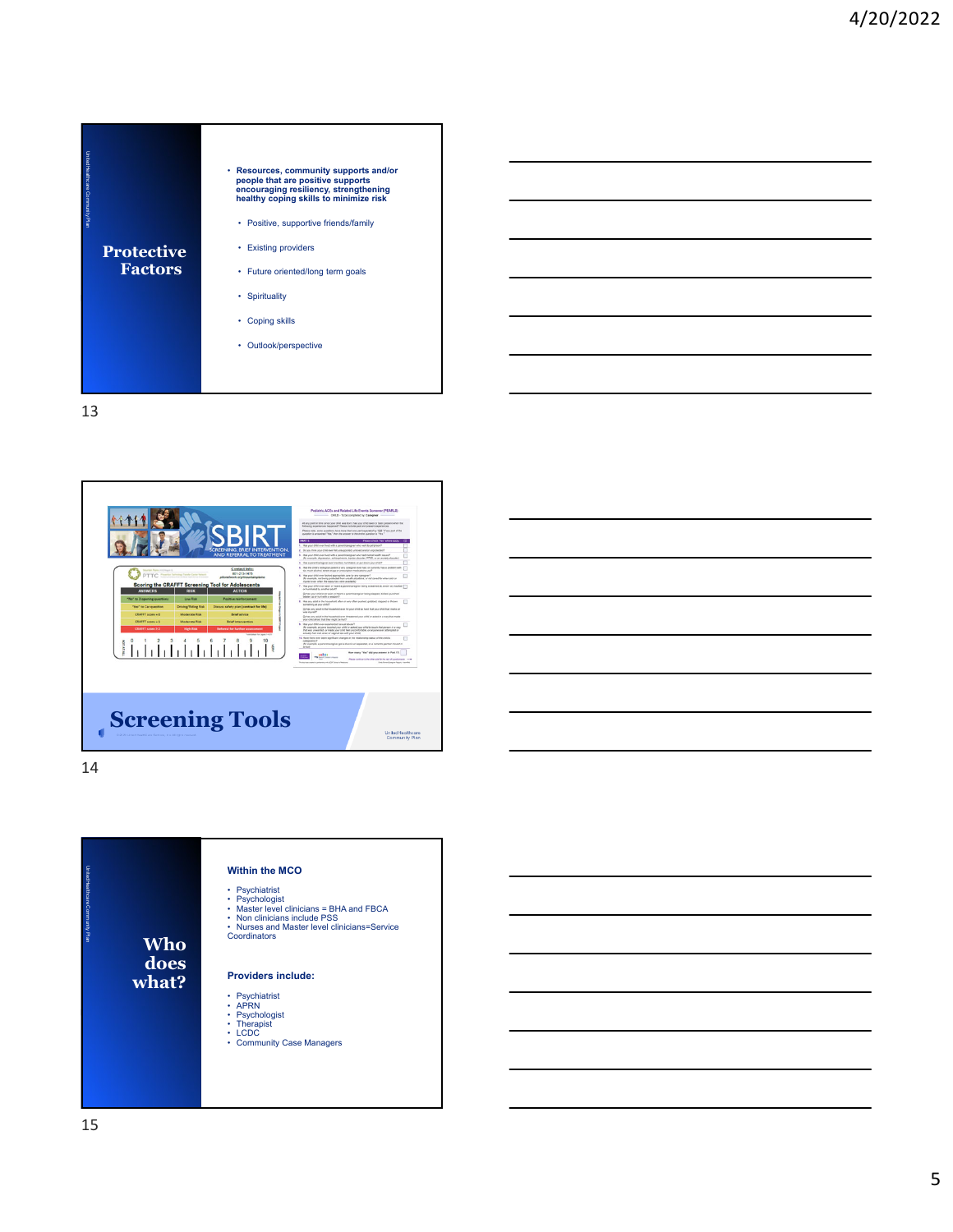## **What can we do as a Medicaid MCO**

- Assess for ACE &SDOH in our assessments
- Accuracy of diagnosis
- Pediatric Office staff/Child Psychiatry Office training assessment for ACE

• Adult advocacy – person child can utilize

16

UnitedHealthcare Community Plan



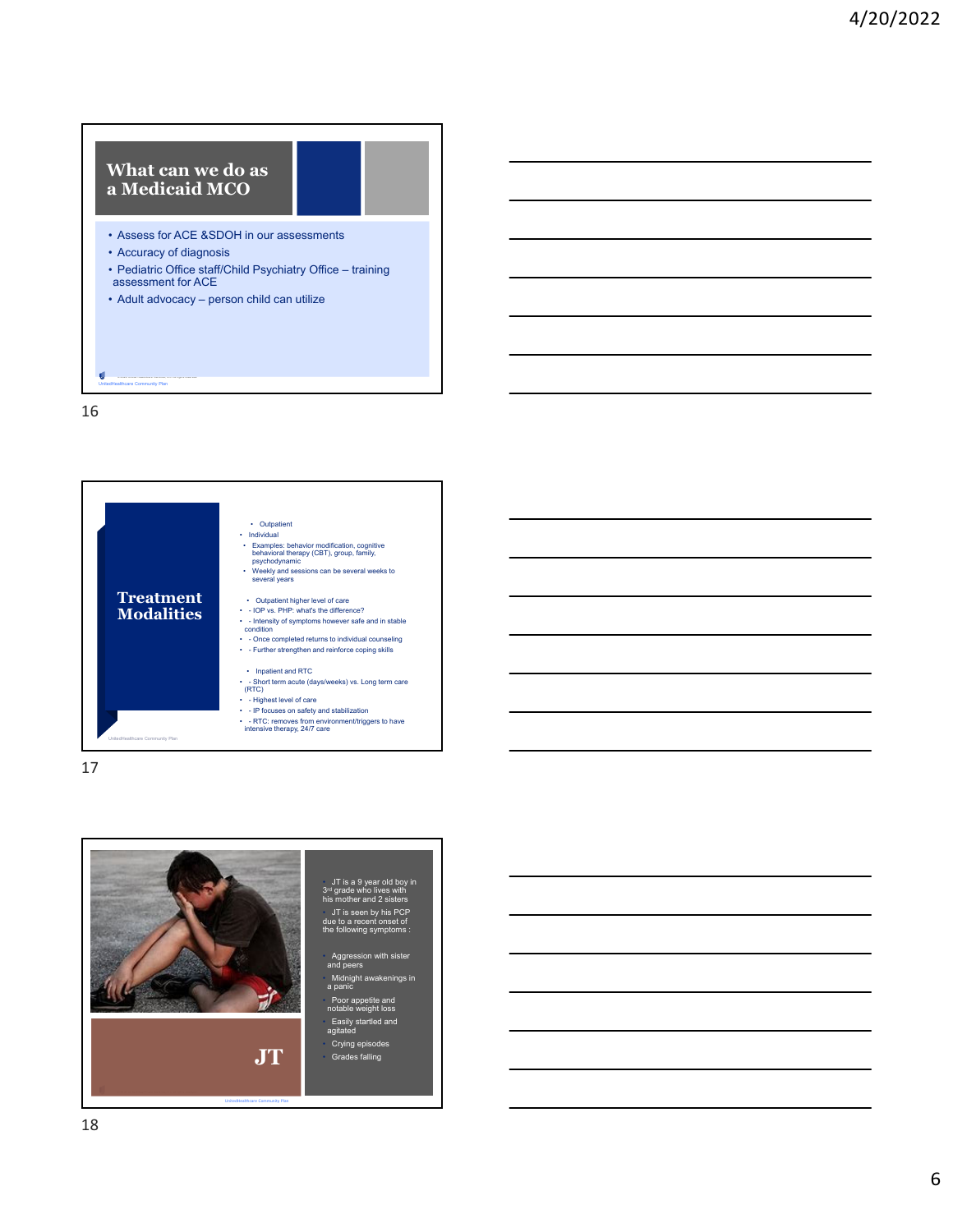





20



## **Mary:**

- Mary is a 16-year-old teen in 11th grade who lives with her parent and is an only child. Mary's mother is asking the PCP for a BH referral because:
- Mary has quit her HS and AAU basketball teams and she always wanted to play in college.
- Mary has a new set of friends now and she has been skipping classes.
- She appear evasive and is not spending times in the common areas of the home.

UnitedHealthcare Community Plan

- Her mother has found she is becoming more disrespectful:
- Argumentative
- Missing her curfew
- Sneaking out at night Not completing her chores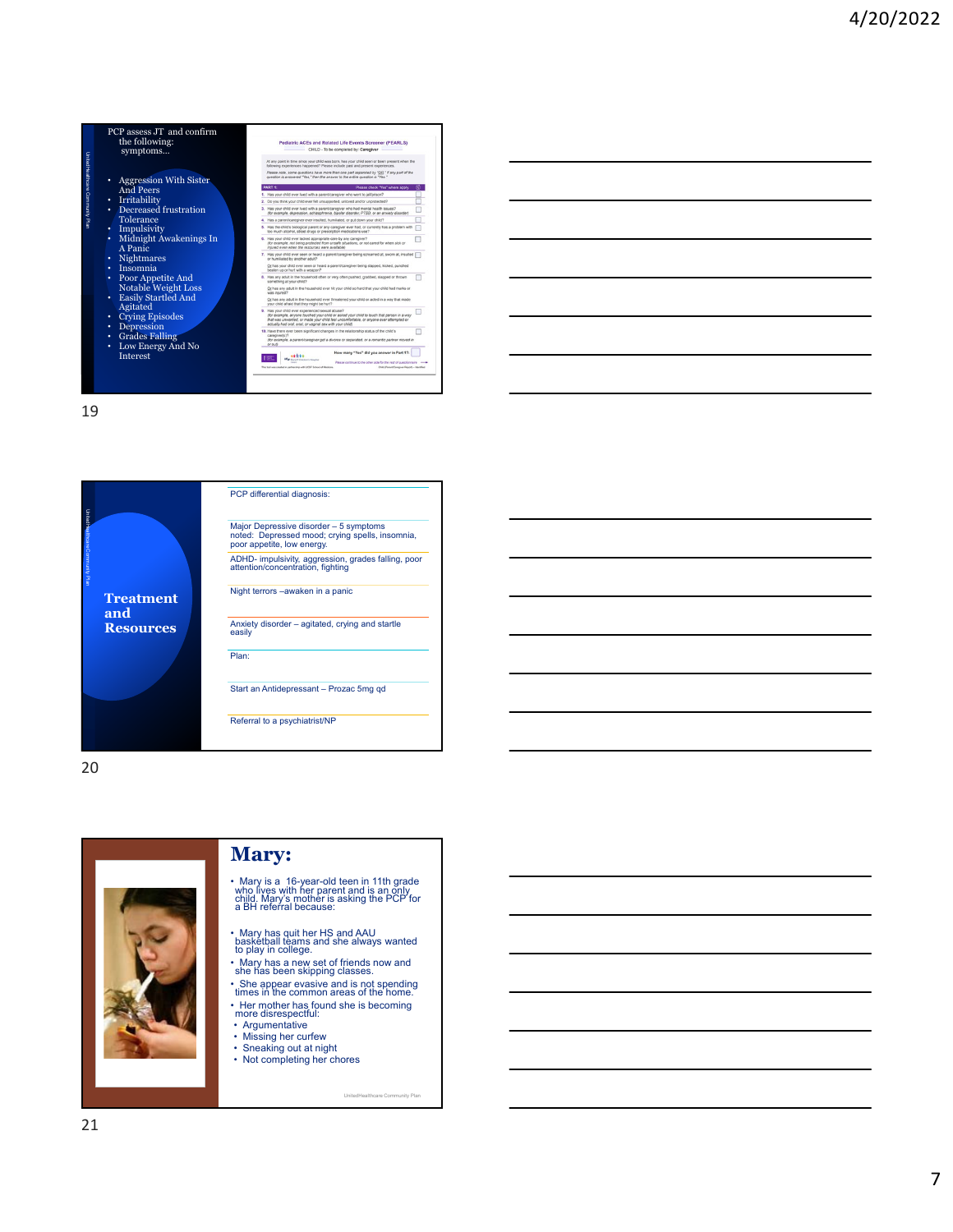





23

**Trauma & Adverse Childhood Experiences (A.C.E) Definition:** A traumatic event is a frightening, dangerous, or<br>violent event that poses a threat to a<br>youth/child's life or bodily integrity. Witnessing a<br>traumatic event that threatens life or physical<br>security of a loved one can also Types of Trauma • Physical, sexual, or psychological abuse and neglect (including trafficking) • Natural and technological disasters or terrorism • Family or community violence • Sudden or violent loss of a loved one • Substance use disorder (personal or familial) • Refugee and war experiences (including torture) • Serious accidents or life-threatening illness • Military family-related stressors (e.g., deployment, parental loss or injury) • Vicarious or Bystander trauma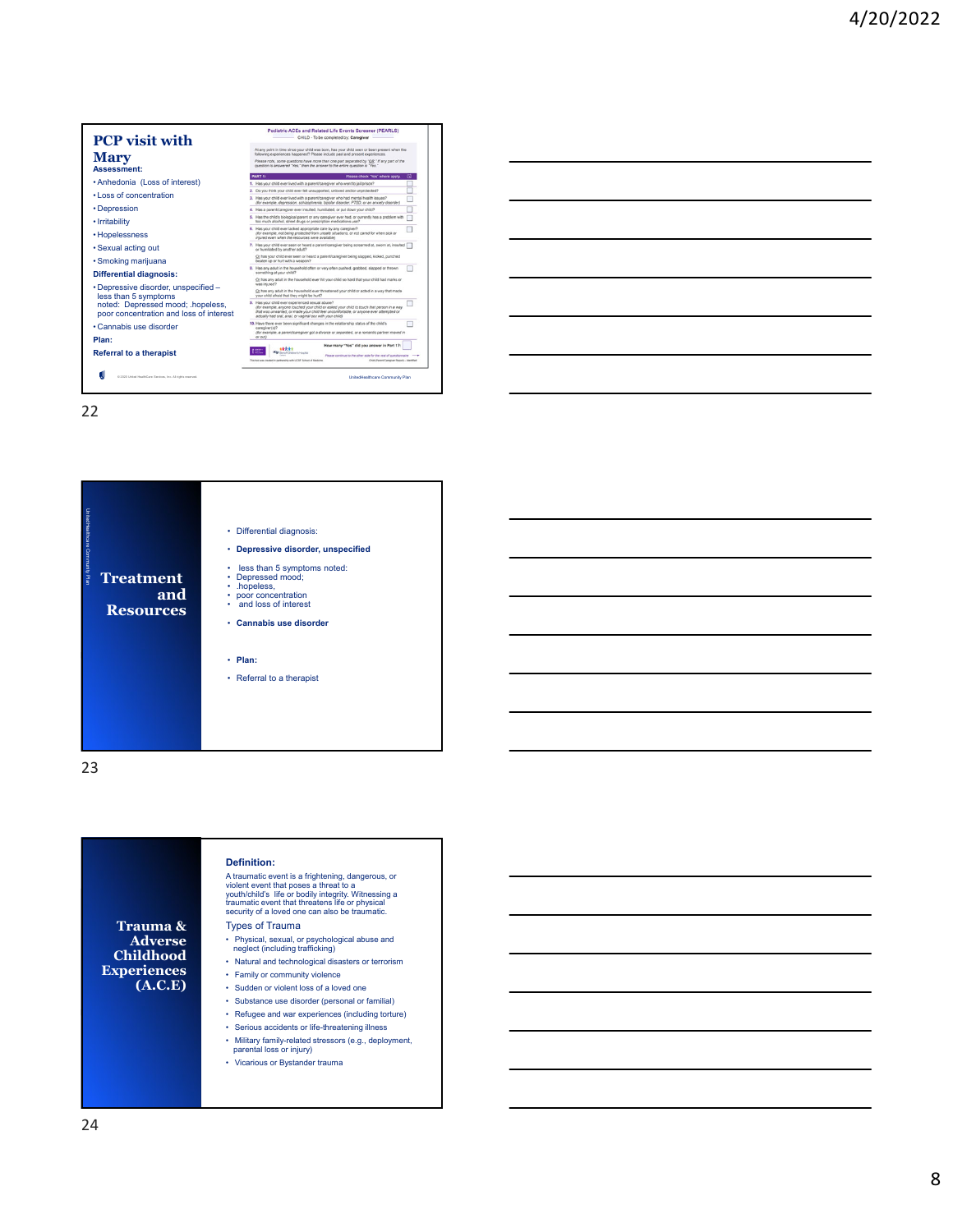